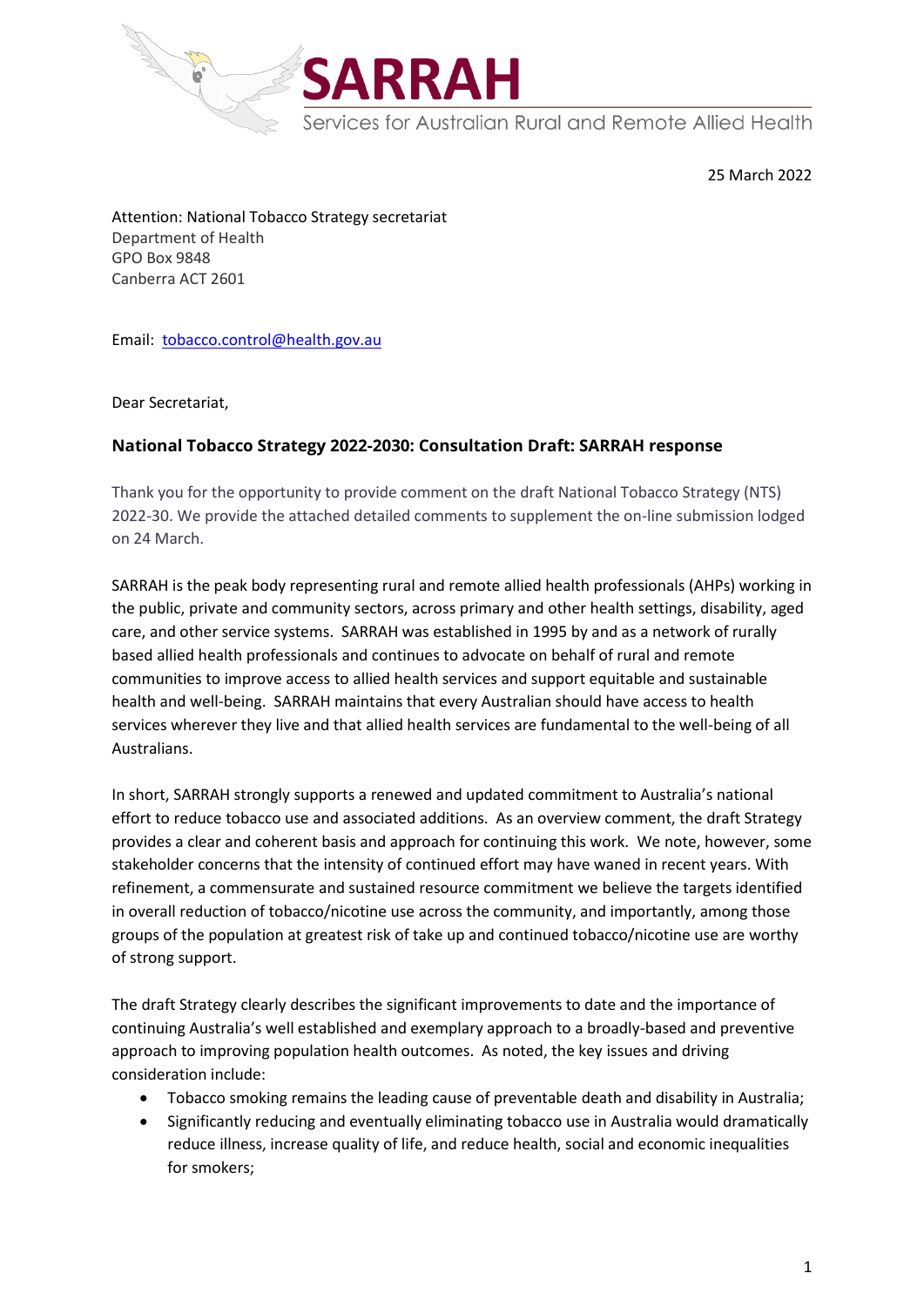

Services for Australian Rural and Remote Allied Health

- It also contributes substantially to long-term economic and fiscal policy objectives, not least through increased workers' economic productivity and reduce the burden on health and social support services and the impacts on individuals who provide care and whose own circumstances may be adversely affected as a result;
- It complements the National Preventive Health Strategy 2021–2030, released on 13 December 2021; the proposed Primary Health Care Plan, proposed National Cancer Plan; the National commitment to Close the Gap and many other current and proposed plans and strategies.

The following comments respond to specific questions put in the on-line consultation.

### *8. Do you agree with the goals and smoking prevalence targets for the draft NTS 2022-2030?*

- Agree.
- Comment:

The approach to tobacco use reduction has proven to be effective and it should continue, with substantial resource commitment. The draft Strategy rightly points to the continued prevalence of smoking among identifiable populations, including some that face considerably greater risk of disadvantage.

The Goal describes the wide, negative impact of tobacco use, while identifying the breadth of policy responses that would contribute to addressing it: *"to improve the health of all Australians by reducing the prevalence of tobacco use and its associated health, social, environmental and economic costs, and the inequalities it causes."*

The Goal also draws a clear link between the use of tobacco, the social determinants of health and other correlating factors, including remoteness.

*Other populations with a high prevalence of tobacco use or at a higher risk of harm from tobacco use Progress in reducing smoking prevalence was also seen across all levels of remoteness in Australia. Between 2011–12 and 2017–18, daily smoking prevalence among adults aged 18 years and over declined from 14.7% to 12.7% among those living in major cities, from 18.5% to 15.4% among those living in inner regional Australia, and from 22.4% to 19% in outer regional and remote areas. (From Page 6)*

The close connection and overlap of identifiable at-risk populations - e.g., lower income; living in remote Australia; Aboriginal and Torres Strait Islander people – could be made more explicit. This may enhance the prospect that the Strategy will be supported as a coherent package of integrated measures, reducing the risk of a more fragmented or piecemeal approach. Coordinated and multipronged approaches are more likely to deliver lasting improvements. The breadth of action and approach underpinning the national commitment on Closing the Gap, co-developed and jointly led by Aboriginal and Torres Strait Islander community leaders and First Ministers, is indicative of the sort of broad based and integrated commitment needed.

#### *9. Do you agree with the objectives for the draft NTS 2022-2030?*

- Strongly agree.
- No further comment.

#### *10. Do you agree with the guiding principles for the draft NTS 2022-2030?*

- Strongly agree.
- No further comment.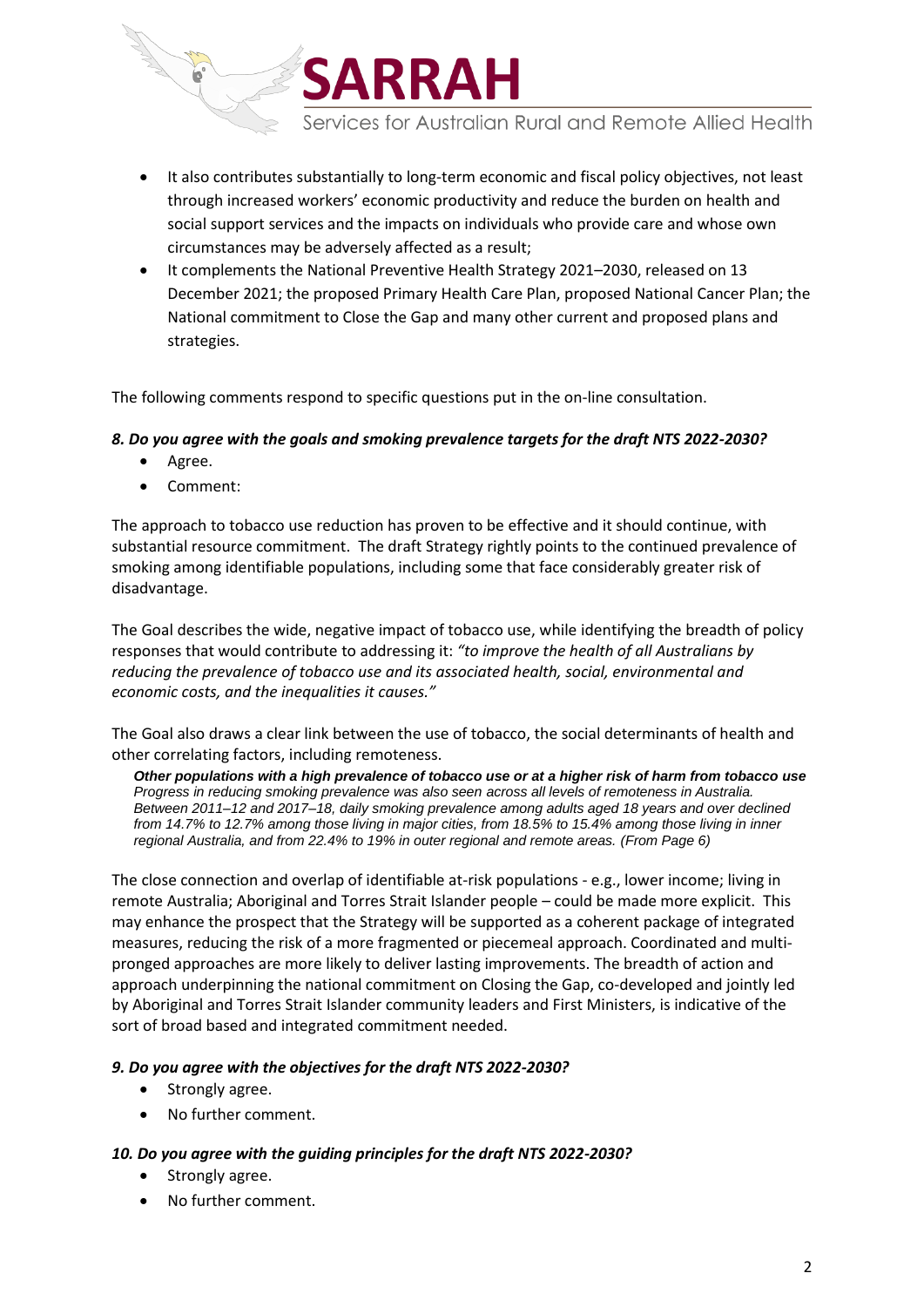

## *11. Do you agree with the priority areas for the draft NTS 2022-2030?*

- Agree.
- Comment:

In general, the priority areas warrant strong support. However, some might be amended or built on to maximise outcomes. For example, mass communication campaigns are valuable, but this priority might be strengthened considerably if it were complemented with more targeted communications and engagement campaigns directed more specifically at identified groups at risk. These could be coupled with more nuanced and tailored services, access and interventions to optimise positive results for those groups (e.g[. SISTAQUIT\)](https://www.newcastle.edu.au/research/centre/cbmhr/research/sistaquit). These issues are addressed in more detail below.

### *12. Do you agree with the actions listed under each priority area for the draft NTS 2022-2030?*

- Agree.
- Comment:

SARRAH supports the general thrust and breadth of proposed actions. There are additional components that would complement those actions and improve the overall effectiveness of the Strategy. They include:

• Noting the effectiveness of and access to nicotine replacement therapies; from page 4:

*Nicotine replacement therapies (NRT) for smoking cessation have become increasingly accessible for individuals attempting to quit smoking through the Pharmaceutical Benefits Scheme (PBS), with the additional listing of nicotine gums and lozenges in February 2019. Other pharmacotherapies for smoking cessation, such as varenicline and bupropion, are also available on the PBS.*

The Strategy should aim to improve access to behavioural supports as well as pharamacotherapies.

- $\circ$  Evidence indicates that the success rate of quitting is much higher when evidence-based behavioural support and smoking cessation pharmacotherapy are used concurrently.
- $\circ$  Best practice measures should underpin and be promoted through the Strategy.
- $\circ$  Consequently, access to evidence-based cessation services and support should be made available to support people who use tobacco to quit, and especially for the groups identified as being most at risk, many of whom will not have the personal resources or other circumstances to gain access.

The strategy notes that tobacco use is strongly associated with social disadvantage and contributes significantly to health and financial inequalities in Australia.

- o *For example, in 2019, Australians living in the most disadvantaged socioeconomic areas were 3.7 times more likely than those in the most advantaged socioeconomic areas to smoke daily.*
- $\circ$  Cessation support and tobacco dependence treatment might be offered to every tobacco user in every interaction within the health, mental health and alcohol and drug dependence treatment systems.
- $\circ$  The Strategy could include support for AHPs to conduct intervention at a minimum, and behavioural counselling where appropriate (psychologist, community pharmacist etc).

Given the downstream economic and other benefits of reduced tobacco use identified in the Strategy, the investment and return value of these interventions should be factored into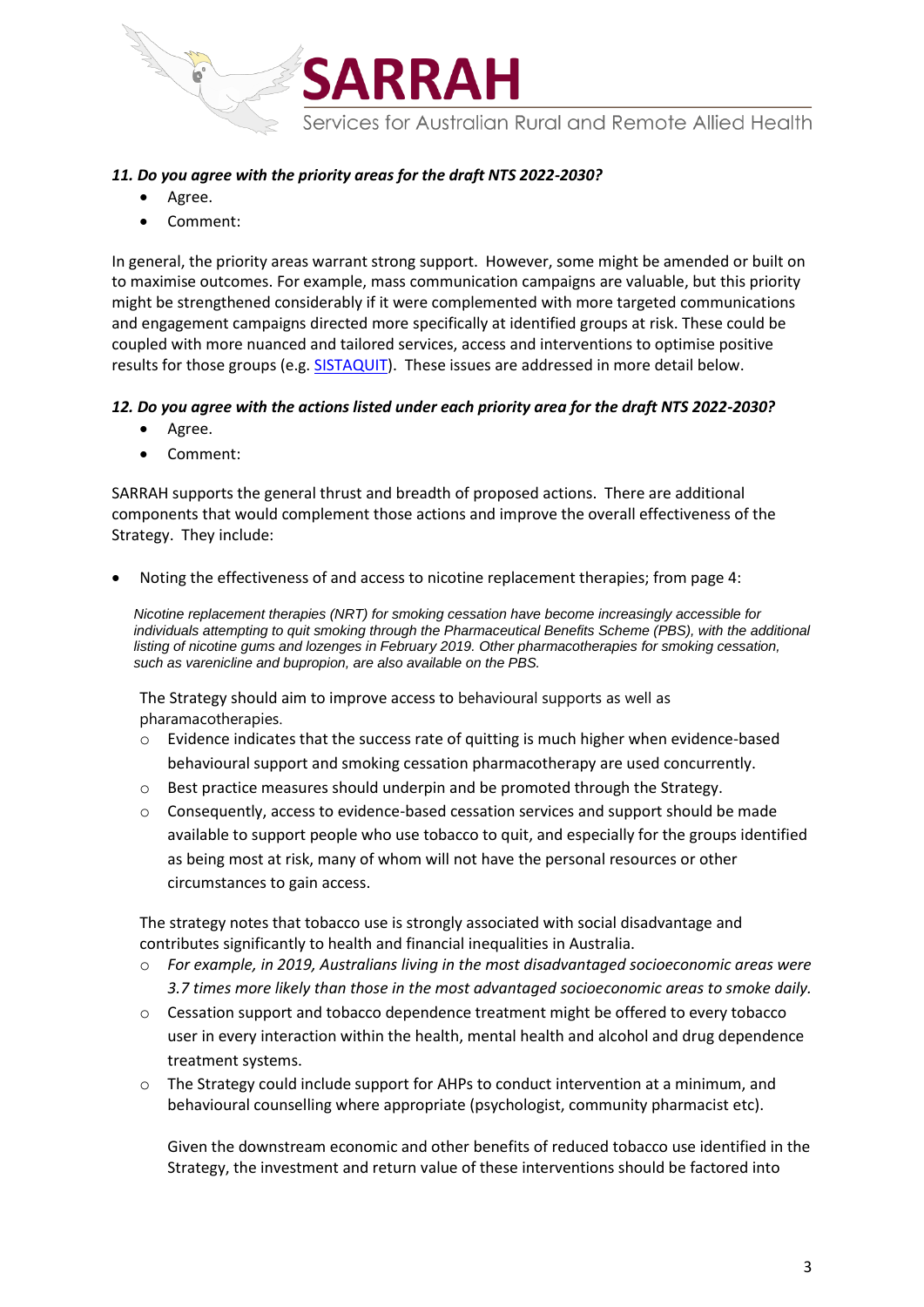Services for Australian Rural and Remote Allied Health

government decisions. These might be delivered through the MBS, targeted grants or other mechanisms.

SARRAH

Given the proven success of the NTS to date and the need to continue it in the likely future context of major Budgetary and fiscal restraint, the Strategy should include a clear and detailed program of actuarial assessment and performance monitoring that substantiates the medium to long-term impacts on outlays, service costs averted, personal income generation, revenue and productivity to reinforce the case for continuing investment.

- As regards the media and information campaign strategy:
	- o Campaign reach, intensity and duration and the type of message determine campaign effectiveness;
	- $\circ$  The extent to which the campaign is effective will also depend on whether clinical and support services are also accessible and affordable (including allied health);
	- $\circ$  A further shift in messaging to emphasise tobacco use as an addiction and health issue requiring treatment coupled with the existing positive health benefits approach (with less focus on the lifestyle choice) may increase public willingness to engage in the discussion, and the clinician more comfortable in raising the question.
- It is not clear whether the current awareness and use of services such as Quitline are well known and utilised by all health professionals.
	- o Quitline services are available for rural and remote Australians to access including specific services for Aboriginal and Torres Strait Islander people.
	- o There may be scope to monitor and report on uptake/use of these services and develop informed strategies that actively promote & support health professionals to refer people who smoke to these services.
	- o More extensive/improved monitoring and reporting on all aspects of the Strategy, with extensive stakeholder involvement could be considered.
- The Strategy notes concerns raised by some stakeholders that increasing the price of tobacco products as a deterrent to use amounts to a regressive tax, when a high proportion of population who smoke have fewer personal resources. Without commenting on the rationale behind this perspective or alternative approaches to deliver a more lasting reduction in social disadvantage, the concern does reinforce the need to ensure effective treatment and support is available and affordable to people with low incomes.
	- $\circ$  It is important to consider the choices and trade-offs people who are addicted to a substance will make. These may not align with other peoples' or theoretical notions of optimal resource allocation. Despite the high cost of cigarettes, many people with low disposable incomes still opt to smoke, despite facing very high stress in meeting housing, food, utilities and other costs. In light of that, any expectation people will access unsubsidised or high out-of-pocket cost services to quit smoking need to be assessed very cautiously.
	- $\circ$  The immediate cost is felt by the individual while the higher long-term costs are shared with them, their families and the community.

#### *13. Please provide any additional comments you have on the draft NTS 2022-2030.*

• Comment: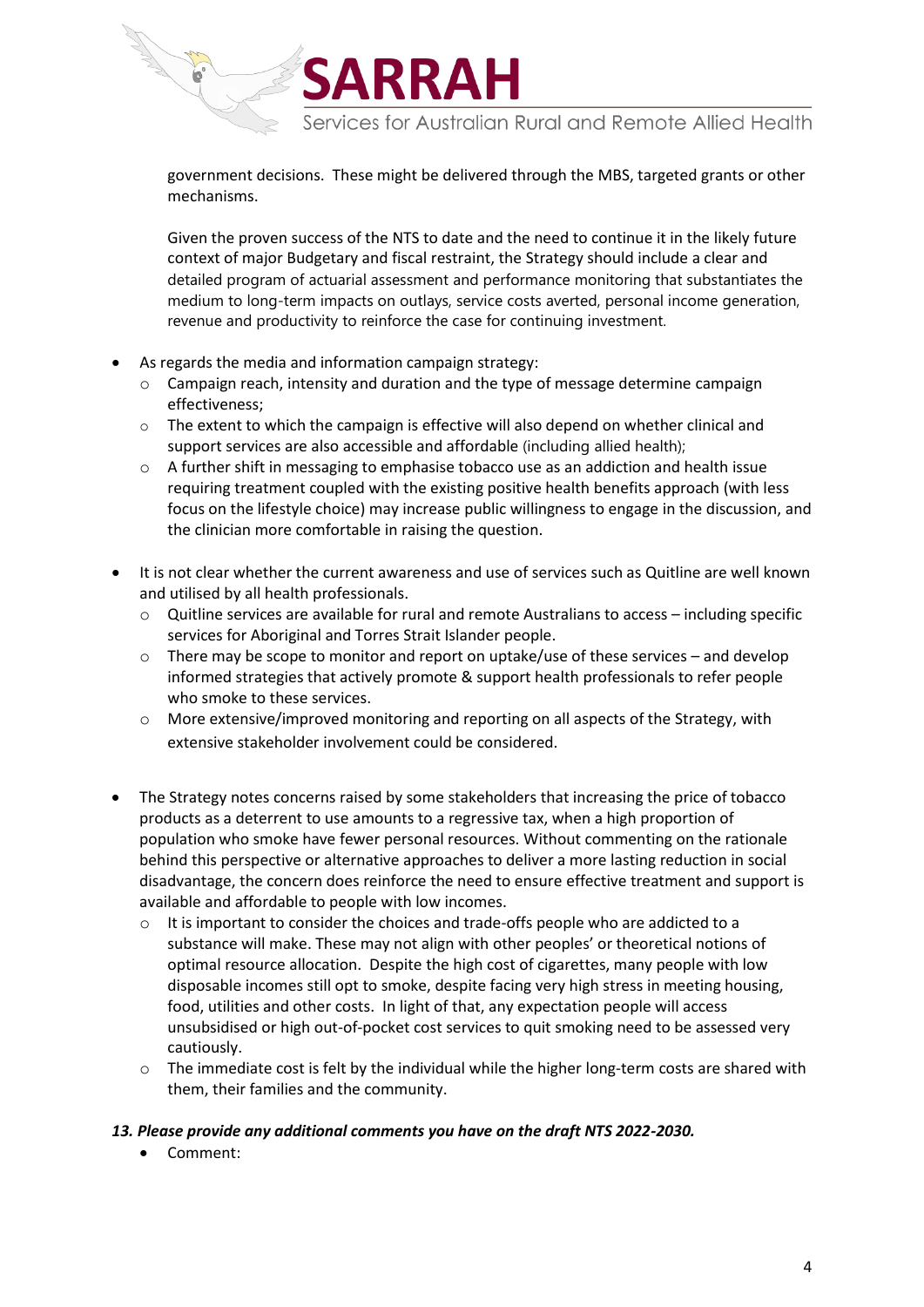Services for Australian Rural and Remote Allied Health

SARRAH suggests the Strategy include an explicit focus on service access and the workforce required to facilitate it. Plainly, and notwithstanding the availability of service options and supports such as Quitline, many people in the at-risk groups identified in the draft Strategy face significant challenges in accessing health services, compared with the broader community. Considering the number of health professionals available for a given population, it is clear that people living in rural and remote Australia will not have the same level of interaction or opportunity to access health services as people living in metropolitan centres. That is borne out by MBS and other data. This is crucial, as we know:

**SARRAH** 

- The rate of smoking is higher in rural and remote areas particularly among groups who are low SES, have mental health issues, are Aboriginal or Torres Strait Islander, are unemployed.
- Many people who smoke wish they could quit.
- Every connection with a health service professional is an opportunity to raise the question about a persons' smoking
- One in every 33 conversations about smoking results in a person quitting smoking. So, the more it is raised, the more likely that it will be the conversation that triggers the quit attempt.

For instance, the relative shortage of GPs across rural and remote Australia (mal-distribution) is well known. It reduces access to important primary health care, including treatment to assist in quitting smoking. The same issues exist in relation to allied health professionals (AHPs). Psychologists, physiotherapists, dietitians, speech pathologists are some of the AHPs with direct clinical roles in this area: discussed further below. They too are concerned about and deal with the impacts of smoking on the health of clients/patients, and about whom they often should be treating in conjunction with their medical and other colleagues. contact with other members practitioners treating that person.). The shortage of AHPs in rural and remote Australia is even more severe than for GPs and is evident in the workforce data held by the Department of Health. AHPs mal-distribution / workforce shortages in rural and remote Australia are **about twice as severe as for medical practitioners** with numbers dropping sharply on a per head of population basis with increasing remoteness. The following graph shows the distribution by remoteness (where MMM1 is inner metropolitan and MMM7 is very remote) of a selection of AHPS and GPs. (Source: Department of Health<sup>1</sup>)



<sup>1</sup> <https://hwd.health.gov.au/>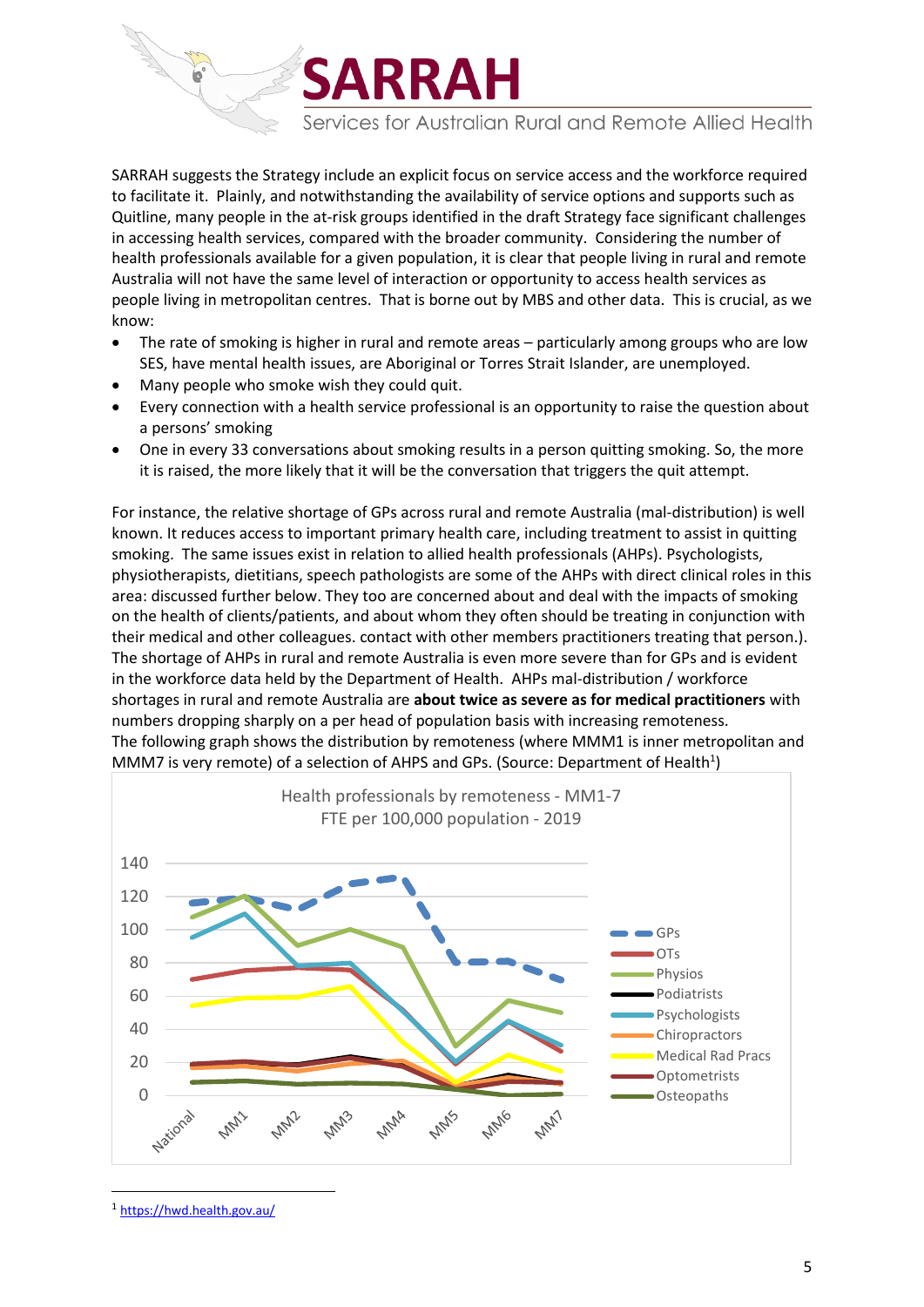

653

Services for Australian Rural and Remote Allied Health

Clearly, there is a substantial drop off in GP to population numbers beyond regional centres and towns, but less so than for AHPs. In relation to all health professionals, those working in remote and very remote settings trying to provide services to a similar sized population may have to contend with the difficulties of providing services over an area the size of Victoria, compared with a few square kilometres in a major city: this greatly amplifies the challenges of access for rural and remote residents and effective service delivery for any primary health care professional.

We note the absence of sufficient numbers of health professionals will also have a negative impact on the capacity of services providers and other stakeholders to engage with or promote approaches identified in the Strategy, for example (from page 10):

*New partnerships will be forged between health agencies, social service organisations, mental health care providers, and corrections services to reduce smoking prevalence and exposure to secondhand smoke among populations at a higher risk of harm from tobacco use and other populations with a high prevalence of tobacco use.*

Poor access to health professionals inhibits efforts to quit smoking as with any health issue. Compounding those access issues are direct costs (especially for those with lower income levels), the presence or otherwise of subsidised treatment options (e.g., subsidised GP visits and medications vs unsubsidised treatments by allied health professionals), distance to services, the availability or lack of cultural safety and responsive services and workforce etc.

As a further point on workforce, we note an absence of allied health or related terminology in the draft Strategy (such as "allied health", "physiotherapist", "occupational therapist", "pharmacist" or "pharmacy", "counselling" or "motivational interviewing"). The breadth of health professionals who are and/or could be involved in progressing the Strategy should be made clear to policy makers, professionals and the general public.

The Strategy will be more effective if it recognises both the potential role of all health professions and identifies structural and contextual factors that inhibit service provision and access (such as workforce distribution and costs). Further, the Strategy could contribute directly or otherwise to:

- highlighting the implications of these inhibitors on service access and health outcomes; and
- providing a framework to help having them addressed.

The following reference material may assist to inform further development of these issues and substantiate the case for building workforce related actions into the Strategy.

- [Role of health professionals and social services -](https://www.tobaccoinaustralia.org.au/chapter-7-cessation/7-10-role-of-general-practice-and-other-health-pro) Tobacco in Australia
- RACGP [Supporting smoking cessation: A guide for health professionals](https://www.racgp.org.au/clinical-resources/clinical-guidelines/key-racgp-guidelines/view-all-racgp-guidelines/supporting-smoking-cessation)

From page 6 *- Effectiveness of treating tobacco dependence The benefits of quitting smoking are well established. Successfully quitting smoking can result in an increase in life expectancy of up to 10 years, if it occurs early enough. There is also substantial evidence that advice from health professionals including doctors, nurses, pharmacists, psychologists, dentists, social workers and smoking cessation specialists helps smokers to quit.*

• Psychologists - [Psychologists and smoking cessation: Reducing the burden of smoking | APS](https://psychology.org.au/for-members/publications/inpsych/2017/oct/psychologists-and-smoking-cessation-reducing-the)  [\(psychology.org.au\)](https://psychology.org.au/for-members/publications/inpsych/2017/oct/psychologists-and-smoking-cessation-reducing-the)